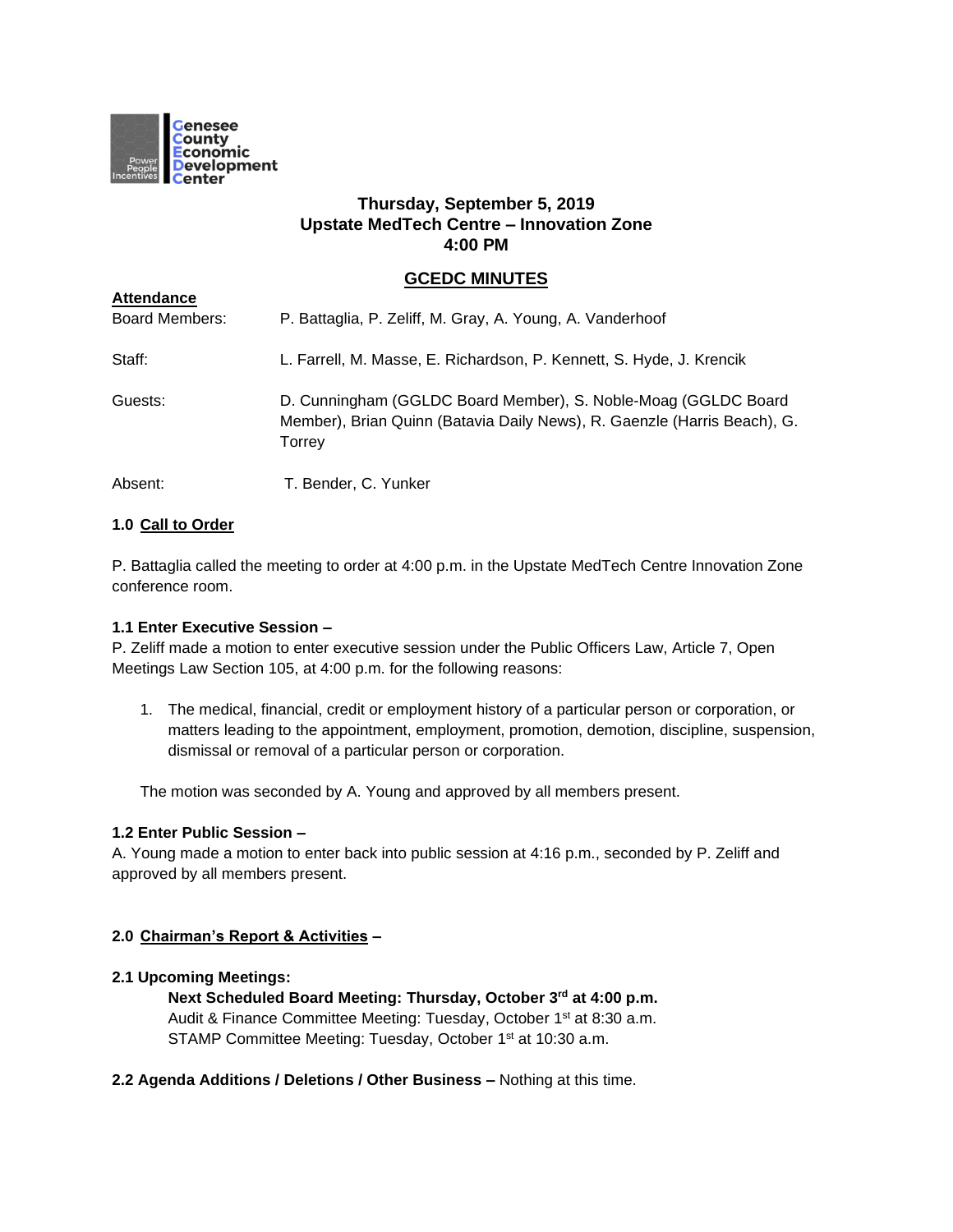### **2.3 Minutes: August 1, 2019**

# **P. Zeliff made a motion to approve the August 1, 2019 minutes as presented; the motion was seconded by A. Vanderhoof. Roll call resulted as follows:**

| P. Battaglia - Yes  |                                     | C. Yunker - | Absent |
|---------------------|-------------------------------------|-------------|--------|
| T. Bender -         | Absent                              | P. Zeliff - | Yes    |
| A. Young -          | Yes                                 | M. Gray -   | Yes    |
| A. Vanderhoof - Yes |                                     |             |        |
|                     | The item was approved as presented. |             |        |

## **3.0 Report of Management**

**3.1 Legislative Updates –** Gov. Andrew Cuomo has signed two pieces of legislation passed this year that relate directly to the board and staff of economic development agencies.

• Senate Bill S1872 / Assembly Bill S220

IMPACT: Authorize the Authorities Budget Office to suspend economic development agency board members and executive staff from their right, responsibilities, powers and duties for 90 days if an economic development agency fails to submit any report required by public authorities' law within three years of when reports are due.

• Senate Bill S88 / Assembly Bill 3002

IMPACT: Beginning on January 1, 2020, economic development agencies are required to provide online video of open meeting and public hearings on our websites. The legislation specifies this shall be done "to the extent practicable."

This includes real-time video streaming during open meetings and public hearings, as well as on-demand video recordings of open meetings and public hearings within five days of the meeting or hearing. Economic development agencies are required to maintain these recordings for no less than five years.

**3.2 GLOW With Your Hands Event –** The first annual GLOW With Your Hands career development event will be held on Tuesday, September 24th at the Genesee County Fairgrounds in Batavia.

GLOW With Your Hands will provide high school students with a full day of hands-on demonstrations of careers in advanced and traditional manufacturing, construction, and agriculture from companies located in Genesee County and surrounding areas. This exposure is intended to build direct connections between youth and companies that are looking to hire and train new workers, and careers that will grow through further business development.

Students will also learn about the development of WNY STAMP through a booth designed to show the types of companies, the scale of projects, and the large number of professionals that will be employed in the construction and operation of facilities at STAMP.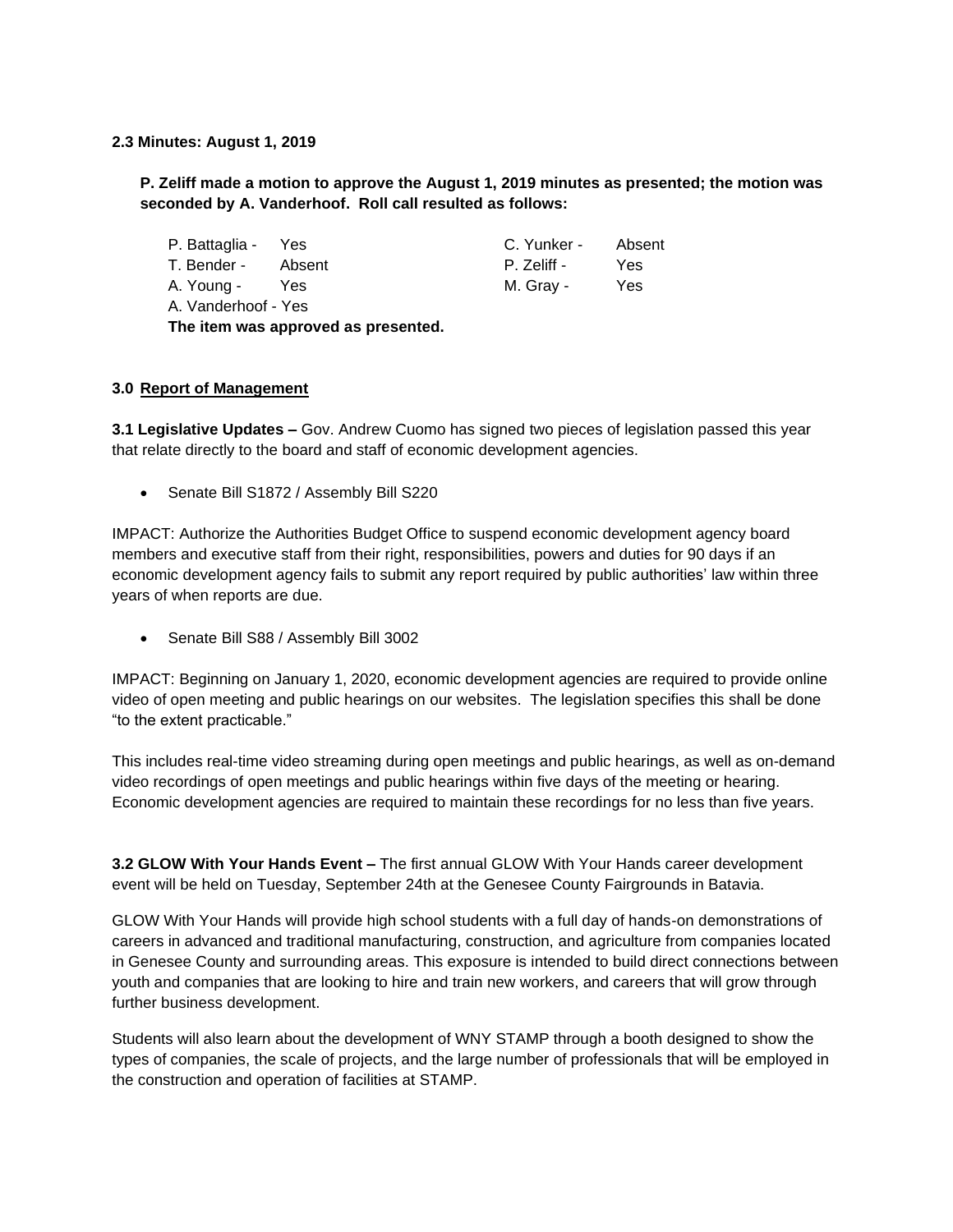As of August 2019, GLOW with Your Hands has received outstanding support and participation from schools - 28 districts and 1000+ students are participating; businesses - 45+ exhibitors are participating; sponsors - \$40,000+ has been raised; and GLOW community leaders and residents – 85+ volunteers have registered.

Senior Vice President of Operations Mark Masse, Vice President of Business and Workforce Development Chris Suozzi, Chief Financial Officer Lezlie Farrell, Director of Marketing & Communications Jim Krencik, and Workforce Development Consultant John Jakubowski have actively participated in the preparations for the event.

**3.3 IDA Academy –** A reminder that there is still time for the Board to register for the IDA Academy being held on September 10, 2019 at GCC. The IDA Academy will provide regular training by NYSEDC IDA members, the Office of the State Comptroller (OSC), the Authorities Budget Office (ABO) and other industry experts for IDA staff and executives on a variety of issues to help operate an IDA office more efficiently and effectively. Each one-day seminar will offer sessions to provide training, understanding and best practices around the functions, powers and tools available to IDAs. The first seminar will focus on new legislation, introductions to the OSC and ABO, local labor policies, website/technology compliance and public finance.

**3.4 Graham Manufacturing – Supplemental Final Resolution –** The company provided a supplemental application, increasing the capital investment by an estimated \$361,850. Harris Beach recommended a supplemental public hearing to be held for the increased amounts of the project. The public hearing was held on August 26, 2019 and there were no members of the public in attendance.

The company has increased the size of the plans for the new warehouse from 5,000 sq. ft. to approx. 8,875 sq. ft. This approval is the for the incentives related to the additional 3,875 sq. ft. The company is asking to increase benefits related to this addition as follows: sales tax exemption will increase from \$51,056 to \$84,924, mortgage tax exemption will increase from \$10,750 to \$20,349 and property tax exemption will increase from \$69,346 to \$100,976. The estimated incentives will increase from \$131,152 to \$206,248 (a difference of \$75,096).

The Board reviewed a revised Statement of Compliance of Project Criteria. See 'Attachment A'.

#### Resolution No. 09/2019-01

RESOLUTION OF THE GENESEE COUNTY INDUSTRIAL DEVELOPMENT AGENCY D/B/A GENESEE COUNTY ECONOMIC DEVELOPMENT CENTER (THE "AGENCY") (i) ACKNOWLEDGING THE PUBLIC HEARING HELD BY THE AGENCY ON AUGUST 26, 2019, WITH RESPECT TO THE GRAHAM CORPORATION PROJECT (AS DESCRIBED BELOW); (ii) MAKING A DETERMINATION WITH RESPECT TO THE PROJECT PURSUANT TO SEQRA; (iii) APPOINTING THE GRAHAM CORPORATION AS AGENT OF THE AGENCY; (iv) AUTHORIZING FINANCIAL ASSISTANCE TO THE GRAHAM CORPORATION IN THE FORM OF (A) A SALES AND USE TAX EXEMPTION FOR PURCHASES AND RENTALS RELATED TO THE ACQUISITION, CONSTRUCTION, RECONSTRUCTION, RENOVATION AND EQUIPPING OF THE PROJECT, (B) A REAL PROPERTY TAX ABATEMENT STRUCTURED THROUGH A TAX AGREEMENT, AND (C) A MORTGAGE RECORDING TAX EXEMPTION AS PERMITTED BY LAW; AND (v) AUTHORIZING THE NEGOTIATION, EXECUTION AND DELIVERY OF A PROJECT AGREEMENT, LEASE AGREEMENT, LEASEBACK AGREEMENT, TAX AGREEMENT, MORTGAGE AND RELATED DOCUMENTS WITH RESPECT TO THE PROJECT.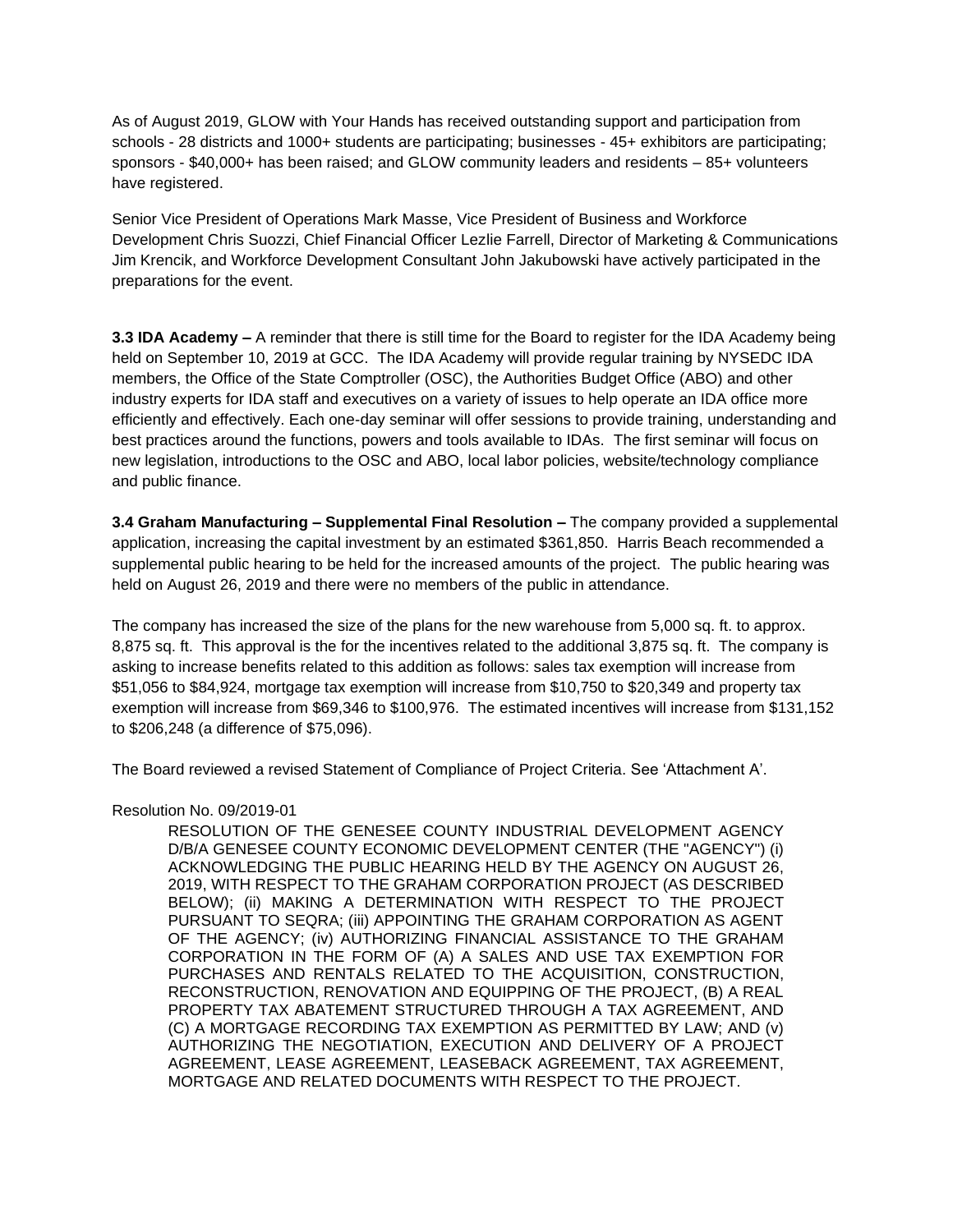# **P. Zeliff made a motion to approve Resolution No. 09/2019-01, authorizing incentives as presented; the motion was seconded by A. Young. Roll call resulted as follows:**

| P. Battaglia - Yes                  |     | C. Yunker - Absent |     |
|-------------------------------------|-----|--------------------|-----|
| T. Bender - Absent                  |     | P. Zeliff -        | Yes |
| A. Young -                          | Yes | M. Gray -          | Yes |
| A. Vanderhoof - Yes                 |     |                    |     |
| The item was approved as presented. |     |                    |     |

**3.5 Provident Batavia (SCP Pools) – Final Resolution –** Provident Batavia, LLC is seeking to construct a 13,000 square-foot addition to an existing office, warehouse, and distribution facility leased to SCP Pools in the Town of Batavia. This project enables the growth of SCP Pools, which currently has 15 fulltime equivalent positions. Provident Batavia, LLC estimates a \$1.194 million capital investment, of which \$1.048 million is building cost, \$50,000 in land/building engineering/architecture, \$40,000 of taxable equipment, and \$55,750 in other expenses. If approved, this project would start in September 2019 and is estimated to be completed in four months.

The company is seeking assistance from the GCEDC with a sales tax exemption valued at approx. \$57,988, a mortgage tax exemption valued at approx. \$11,550, and a property tax exemption, based on the incremental increase in assessed value, valued at approx. \$86,774.

A pubic hearing was held on July 30, 2019 as incentives exceed \$100,000. There was no public in attendance at the meeting.

The Board reviewed a revised Statement of Compliance of Project Criteria. See 'Attachment B'.

#### Resolution No. 09/2019-02

RESOLUTION OF THE GENESEE COUNTY INDUSTRIAL DEVELOPMENT AGENCY D/B/A GENESEE COUNTY ECONOMIC DEVELOPMENT CENTER (THE "AGENCY") (i) ACKNOWLEDGING THE PUBLIC HEARING HELD BY THE AGENCY ON JULY 30, 2019, WITH RESPECT TO THE PROVIDENT BATAVIA LLC (THE "COMPANY") PROJECT (THE "PROJECT"); (ii) MAKING A DETERMINATION WITH RESPECT TO THE PROJECT PURSUANT TO SEQRA; (iii) APPOINTING THE COMPANY AS AGENT OF THE AGENCY; (iv) AUTHORIZING FINANCIAL ASSISTANCE TO THE COMPANY IN THE FORM OF (A) A SALES AND USE TAX EXEMPTION FOR PURCHASES AND RENTALS RELATED TO THE ACQUISITION, CONSTRUCTION, RECONSTRUCTION, RENOVATION AND EQUIPPING OF THE PROJECT, (B) A REAL PROPERTY TAX ABATEMENT STRUCTURED THROUGH A TAX AGREEMENT, AND (C) A MORTGAGE RECORDING TAX EXEMPTION AS PERMITTED BY LAW; AND (v) AUTHORIZING THE NEGOTIATION, EXECUTION AND DELIVERY OF A PROJECT AGREEMENT, LEASE AGREEMENT, LEASEBACK AGREEMENT, TAX AGREEMENT, MORTGAGE, AND RELATED DOCUMENTS WITH RESPECT TO THE PROJECT.

**P. Zeliff made a motion to approve Resolution No. 09/2019-02, authorizing the incentives as presented; the motion was seconded by M. Gray. Roll call resulted as follows:**

| P. Battaglia - Yes |      | C. Yunker - | Absent     |
|--------------------|------|-------------|------------|
| T. Bender - Absent |      | P. Zeliff - | <b>Yes</b> |
| A. Young -         | Yes. | M. Grav -   | <b>Yes</b> |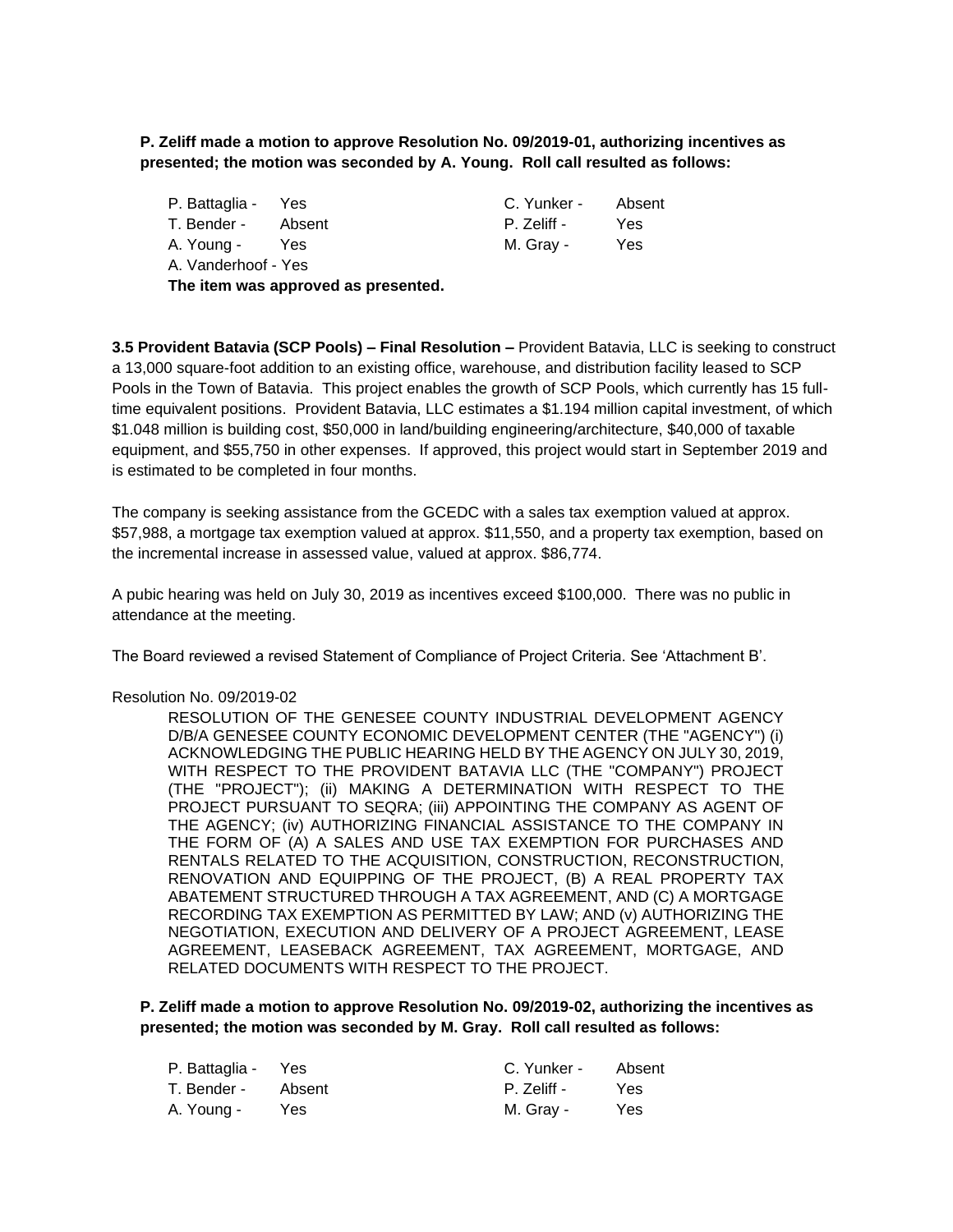A. Vanderhoof - Yes **The item was approved as presented.**

**3.6 Six Flags Darien, LLC – Initial Resolution –** Project 2020 is a \$1.575 million investment for a new attraction project. The GCEDC is looking to assist the project with a sales tax exemption only, valued at approx. \$126,000. For every \$1 of public benefit the company is investing \$4.70 into the local economy (for this specific project only). As benefits exceed \$100,000, a public hearing will need to be held.

Resolution No. 09/2019-03

RESOLUTION OF THE GENESEE COUNTY INDUSTRIAL DEVELOPMENT AGENCY D/B/A GENESEE COUNTY ECONOMIC DEVELOPMENT CENTER (THE "AGENCY") (i) ACCEPTING THE APPLICATION OF SIX FLAGS DARIEN, LLC WITH RESPECT TO A CERTAIN PROJECT; (ii) AUTHORIZING A PUBLIC HEARING WITH RESEPECT TO THE PROJECT; AND (iii) DESCRIBING THE FORMS OF FINANCIAL ASSISTANCE BEING CONTEMPLATED BY THE AGENCY WITH RESPECT TO THE PROJECT

**A. Young made a motion to approve Resolution No. 09/2019-03, accepting the application and authorizing a public hearing; the motion was seconded by M. Gray. Roll call resulted as follows:**

| P. Battaglia - Yes                  |        | C. Yunker - Absent |     |
|-------------------------------------|--------|--------------------|-----|
| T. Bender -                         | Absent | P. Zeliff -        | Yes |
| A. Young -                          | Yes    | M. Gray -          | Yes |
| A. Vanderhoof - Yes                 |        |                    |     |
| The item was approved as presented. |        |                    |     |

## **4.0 Audit & Finance Committee – M. Gray**

**4.1 July 2019 Financial Statements –** L. Farrell reviewed the July 2019 financial statements with the Board. The following was noted:

- Restricted Cash decreased by approx. \$82K as the NY Craft Malt loan was disbursed.
- Restricted Cash and Unearned Revenue decreased by approx. \$182K as STAMP expenditures were made.
- Unrestricted Cash increased as the HP Hood termed out project origination fee was received in July.
- Custom Vehicle Outfitters origination fee and Ken Wendt's Propane application fee was received in July.
- All expenditures are in line with the budget except as noted.

This was recommended for approval by the Committee.

## **M. Gray made a motion to approve the July 2019 Financial Statements as presented; the motion was seconded by A. Young. Roll call resulted as follows:**

P. Battaglia - Yes C. Yunker - Absent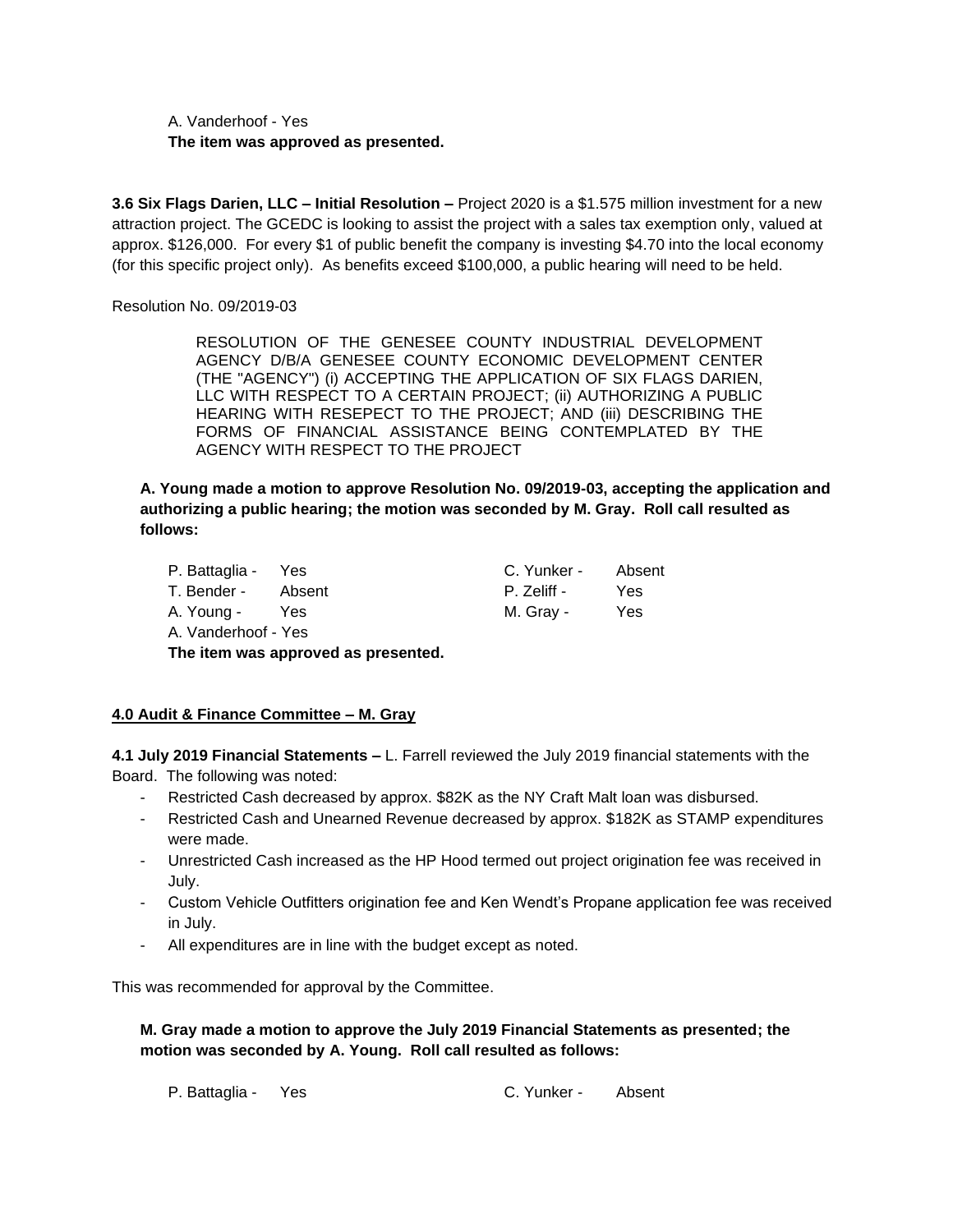|                     | The item was approved as presented. |             |     |
|---------------------|-------------------------------------|-------------|-----|
| A. Vanderhoof - Yes |                                     |             |     |
| A. Young -          | Yes                                 | M. Grav -   | Yes |
| T. Bender -         | Absent                              | P. Zeliff - | Yes |
|                     |                                     |             |     |

**4.2 2020 GCEDC Budget –** M. Gray shared that the Committee reviewed the 2020 budget in detail during 2 budget workshops over the last month. The budget was approached conservatively and was recommended for approval by the Committee.

**M. Gray made a motion to approve the 2020 GCEDC Budget as presented; the motion was seconded by P. Zeliff. Roll call resulted as follows:**

| P. Battaglia - Yes  |        | C. Yunker - | Absent |
|---------------------|--------|-------------|--------|
| T. Bender -         | Absent | P. Zeliff - | Yes    |
| A. Young -          | Yes    | M. Gray -   | Yes    |
| A. Vanderhoof - Yes |        |             |        |

**The item was approved as presented.**

**4.3 John Jakubowski Workforce Development Consulting Contract –** John Jakubowski has provided a consulting agreement for the period of August 15, 2019 through August 14, 2020 to perform the following:

- 1. Perform consulting services to assist in the development and implementation of workforce development programs and training initiatives relative to the goals of the Company and its affiliates.
- 2. Consult with the VP of Business Development of the GCEDC and staff relative to the application, development and deployment of its workforce programs.
- 3. Consult with educational institutions who may serve as partners in the development, implementation and delivery of training programs. Specifically, interface with Genesee Community College and the BEST Center, other institutions of higher learning, the Genesee Valley Educational Partnership and local secondary schools as appropriate.
- 4. Provide consulting services as requested by the GCEDC.

This contract was approved by the GGLDC. It is intended that it be funded by the GGLDC's Strategic Investments Funds, but approval by the GCEDC is requested for flexibility if additional funds become available in the GCEDC.

This was recommended for approval by the Committee.

**M. Gray made a motion to approve the consulting contract with John Jakubowski for Workforce Development Services not to exceed \$29,800; the motion was seconded by P. Zeliff. Roll call resulted as follows:**

| P. Battaglia - Yes  |            | C. Yunker - | Absent |
|---------------------|------------|-------------|--------|
| T. Bender -         | Absent     | P. Zeliff - | Yes    |
| A. Young -          | <b>Yes</b> | M. Gray -   | Yes    |
| A. Vanderhoof - Yes |            |             |        |

| C. Yunker - | Absent |
|-------------|--------|
| P. Zeliff - | Yes    |
| VI. Gray -  | Yes    |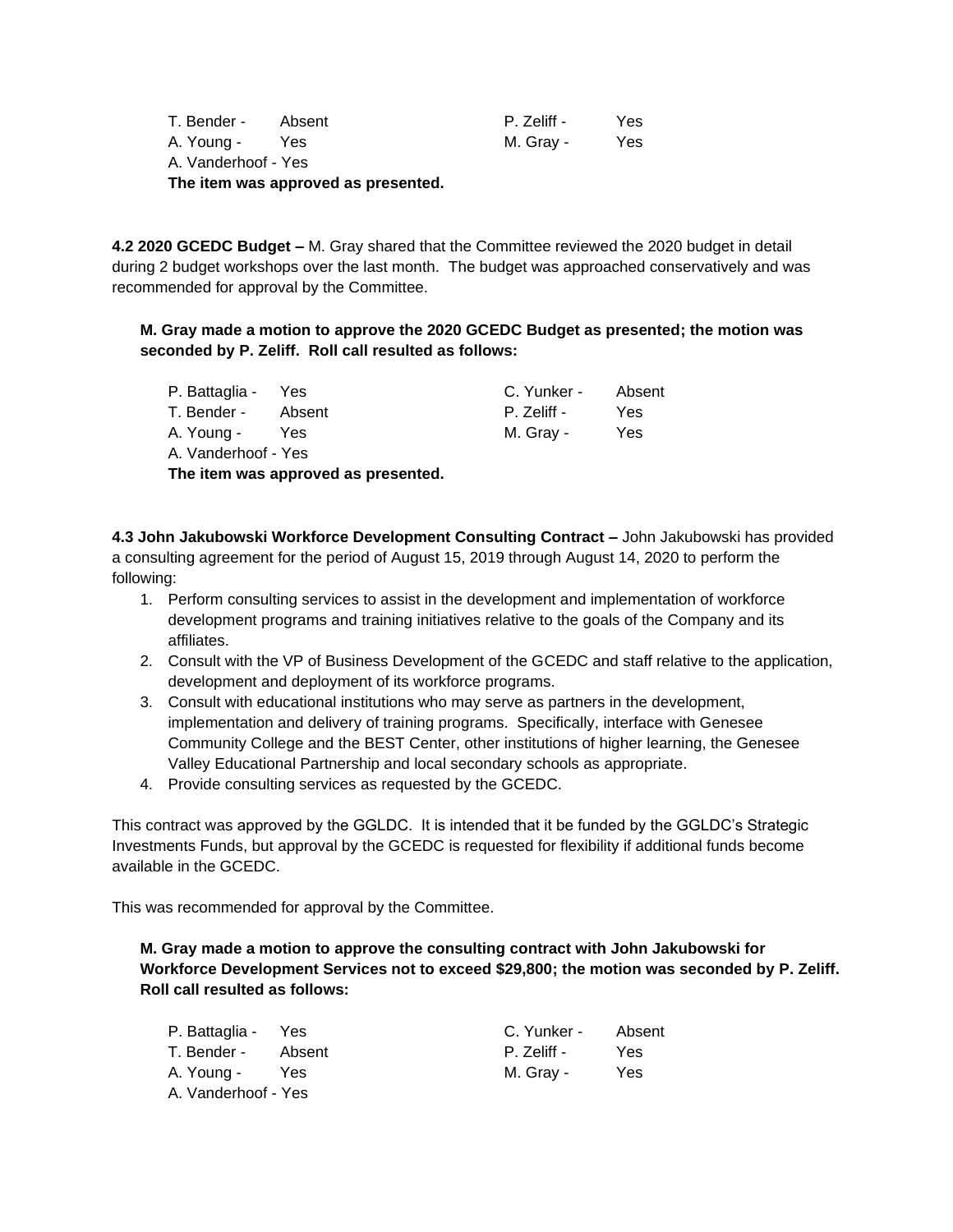**The item was approved as presented.**

## **5.0 Governance & Nominating Committee – C. Yunker**

**5.1 Nothing at this time.**

## **6.0 STAMP Committee – P. Zeliff**

**6.1 Phase IA/IB Archeological Contract –** The GCEDC needs to complete the Phase IA/IB archeological work on the additional 20 acres it is looking to purchase to determine if any additional archeological work would be required. The amount is less than \$5,000 which does not require additional quotes or Board approval; however, the staff believes that the Board should review and approve this as it is funded by the \$33 million NYS grant.

The proposal is from Deuel Archeology to complete Phase IA/IB Cultural Resource Investigation, not to exceed \$4,695.

This was recommended for approval by the Committee.

**P. Zeliff made a motion to approve the contract with Deuel Archeology for a Phase IA/IB Cultural Resource Investigation, not to exceed \$4,695; the motion was seconded by A. Young. Roll call resulted as follows:**

| P. Battaglia - Yes  |            | C. Yunker - | Absent |
|---------------------|------------|-------------|--------|
| T. Bender -         | Absent     | P. Zeliff - | Yes    |
| A. Young -          | <b>Yes</b> | M. Gray -   | Yes    |
| A. Vanderhoof - Yes |            |             |        |

**The item was approved as presented.**

**6.2 Design & Engineering Contract – 6 MGD / "Big Water" System –** Clark Patterson Lee (CPL) has submitted a proposal for engineering services related to the design and permitting of the Genesee County portion of STAMP Niagara County supplied 6 MFD "Big Water" System. The proposal includes the following:

- 1. A 6 MGD Lewiston road (NYS route 77) transmission main from the Niagara County Line into the STAMP site.
- 2. Onsite STAMP water storage tanks and pumping facilities. These facilities will be designed to be expandable for various daily use capacities from up to 6 MGD. We currently anticipate two 3 million-gallon ground storage tanks.
- 3. Onsite STAMP NCWD supplied "Big Water" distribution system layout and Genesee County supplied distribution system layout. Please note that there may be benefits to having a dual NCWD and Genesee county supplied distribution system on the STAMP site.

This contract is covered by the ESD \$8M grant.

This was recommended for approval by the Committee.